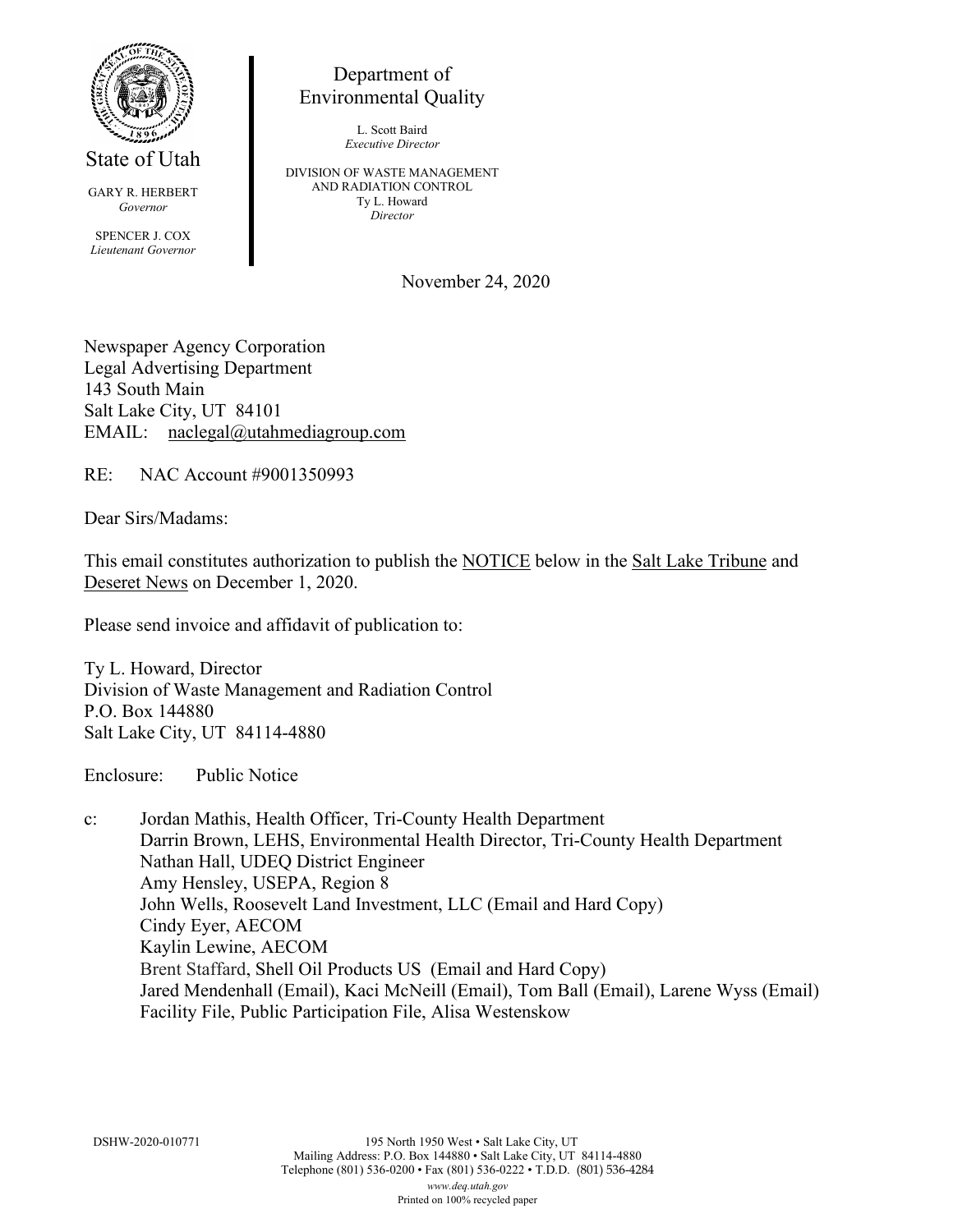

State of Utah

GARY R. HERBERT *Governor* SPENCER J. COX *Lieutenant Governor*

## Department of Environmental Quality

L. Scott Baird *Executive Director*

DIVISION OF WASTE MANAGEMENT AND RADIATION CONTROL Ty L. Howard *Director*

November 24, 2020

Uintah Basin Standard Legal Advertising Depart. 268 South 200 East Roosevelt, UT 84066 Email: [ubslegal@ubmedia.biz](mailto:ubslegal@ubmedia.biz)

Vernal Express Legal Advertising Depart. 60 East 100 North Vernal, UT 84078 Email: [velegals@ubmedia.biz](mailto:Email:%09velegals@ubmedia.biz)

Dear Sirs/Madams:

This email constitutes authorization to publish the NOTICE below in the local newspaper on December 1, 2020.Please send invoice and affidavit of publication to:

Ty L. Howard, Director Division of Waste Management and Radiation Control P.O. Box 144880 Salt Lake City, UT 84114-4880

Enclosure: Public Notice

c: Jordan Mathis, Health Officer, Tri-County Health Department Darrin Brown, LEHS, Environmental Health Director, Tri-County Health Department Nathan Hall, DEQ District Engineer Amy Hensley, USEPA, Region 8 John Wells, Roosevelt Land Investment, LLC (Email and Hard Copy) Cindy Eyer, AECOM Kaylin Lewine, AECOM Brent Stafford, Shell Oil Products US (Email and Hard Copy) Jared Mendenhall (Email), Kaci McNeill (Email), Tom Ball (Email), Larene Wyss (Email) Facility File, Public Participation File, Alisa Westenskow